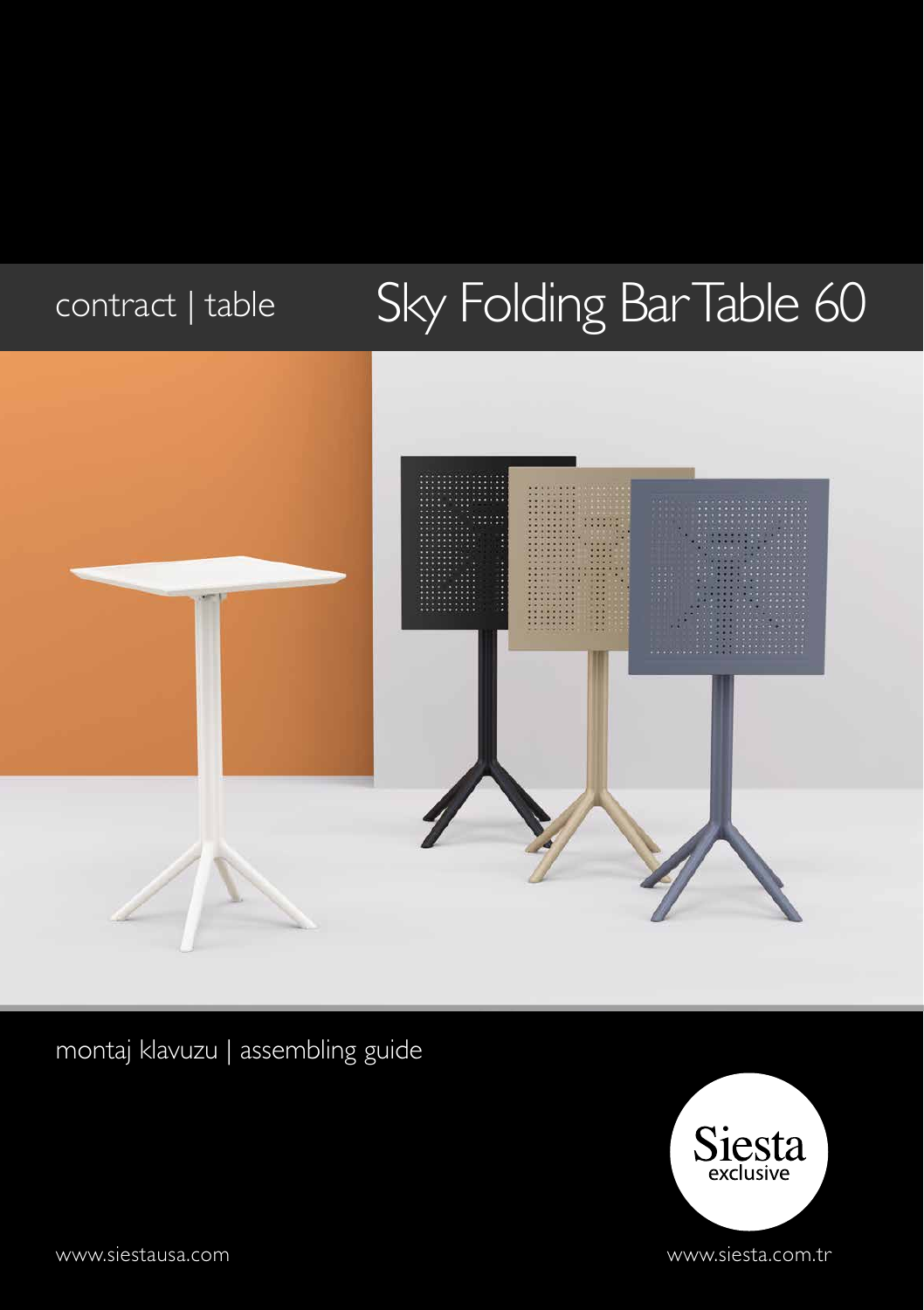# **PLEASE READ BEFORE ASSEMBLY**

To protect parts during assembly please place them on a soft surface like soft mat, rug or blanket.

EN

## **TO CLEAN**

- Do use lots of water
- 
- 
- Do wipe with wet cloth Do use mild soaps like Dawn or Windex

### **DO NOT**

- Do NOT use bleach
- Do NOT power wash
- 
- Do NOT pressure wash Do NOT use abrasive cleaning agents

- Please assemble the table on a flat surface. • The table should only be cleaned using soap, water and a soft cloth.
- •Veuillez assembler la table sur une surface plane. Pour nettoyer la table, utilisez un chiffon doux, de l'eau et du savon uniquement. FR
	- Bitte montieren Sie den Tisch auf einer ebenen Fläche. • Zur Reinigung des Tisches sind nur Seifenlauge, Wasser und ein weiches Tuch zu verwenden.
- NL Monteerde tafel op een egaal oppervlak.
	- De tafel mag alleen met water, zeep en een zachte doek worden gereinigd.
- Monte la mesa sobre una superficie plana. • La mesa sólo debe limpiarse utilizando jabón, agua y un paño suave. ES
	- •Assemblare ogni componente su una superficie piana. Per la pulizia dei componenti del tavolo, utilizzare solo sapone, acqua e un panno pulito.
- Monte cada peça da mesa numa superfície plana. • As peças da mesa devem ser limpas apenas com sabão, água e um pano macio. PT

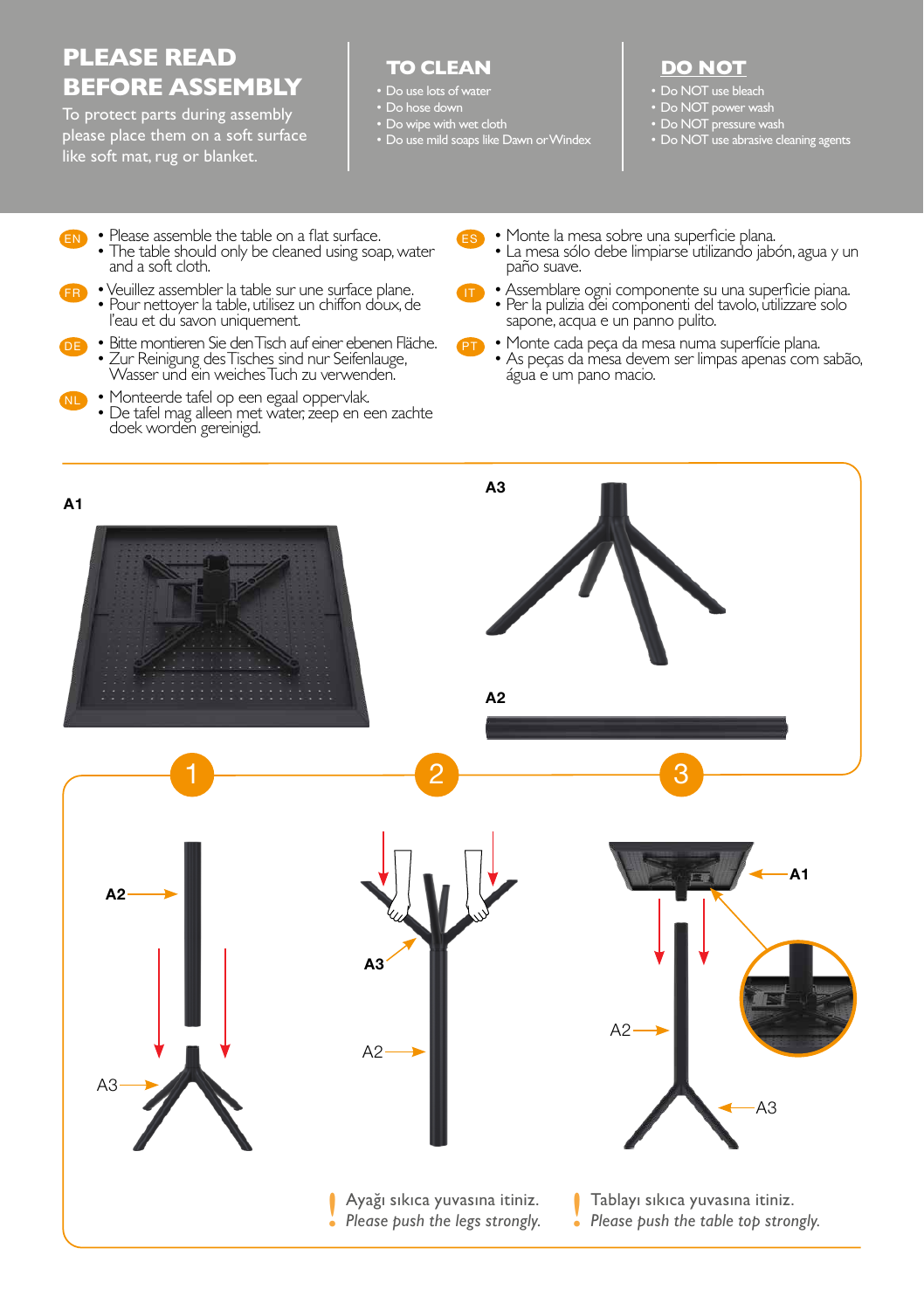